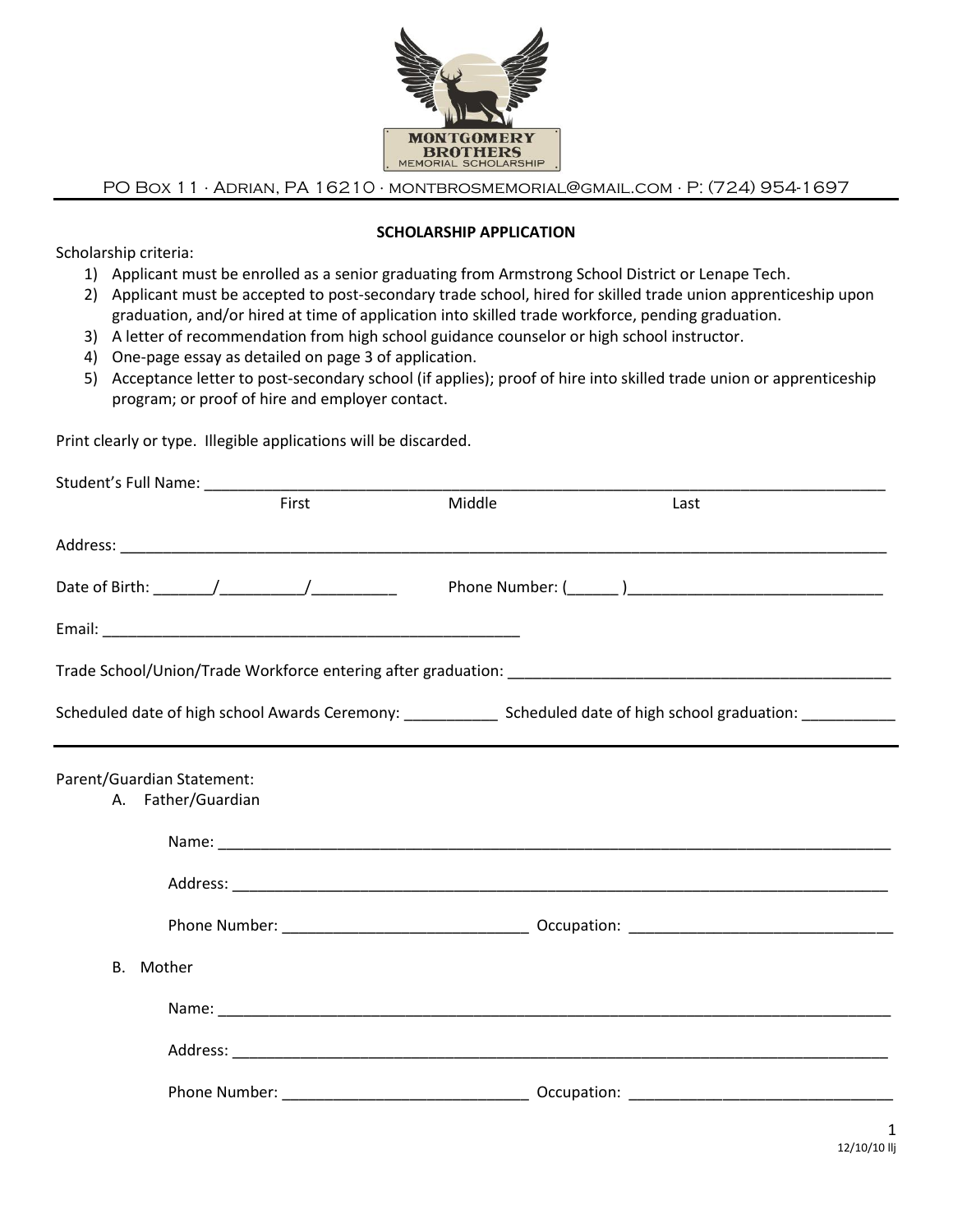

PO BOX 11 · ADRIAN, PA 16210 · MONTBROSMEMORIAL@GMAIL.COM · P: (724) 954-1697

# Please complete the following where applicable.

Extra-curricular Activities & Hobbies (Grades 9 - present):

Offices or Leadership Roles (Grades 9 - present):

Honors and Awards (State year and nature of the Honor):

Community Involvement:

Work Experience (include number of years):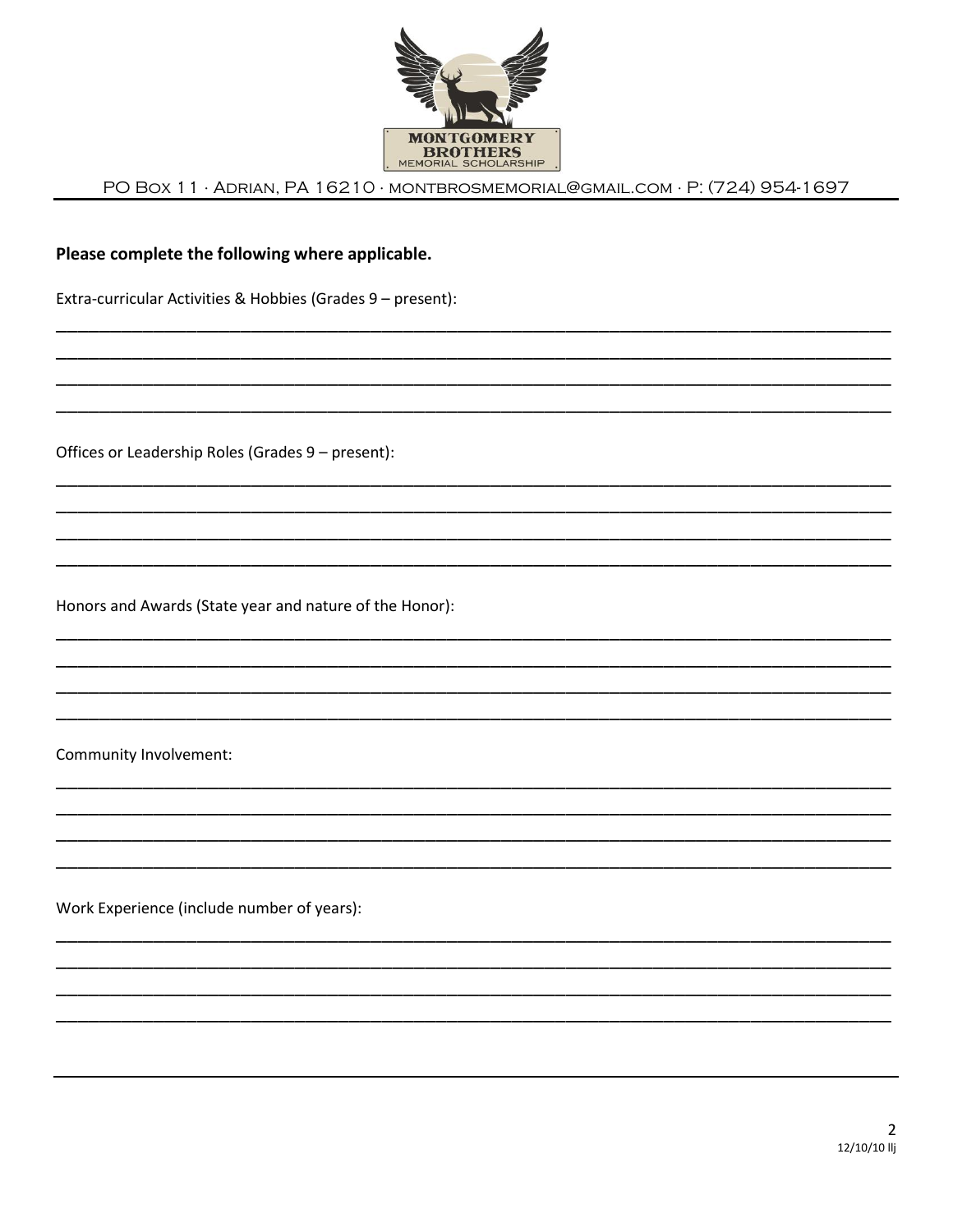

## PO Box 11 ∙ Adrian, PA 16210 ∙ [montbrosmemorial@gmail.com](mailto:montbrosmemorial@gmail.com) ∙ P: (724) 954-1697

# **Essay**

Please attach a one-page essay detailing what it means to you, personally, to be joining the next generation of American trade workers. Please be sure to include your career goals and aspirations.

### **Return application and essay to:**

Montgomery Brothers Memorial Scholarship PO Box 11 Adrian, PA 16210

# **Applications must be received by April 15th of the graduating year.**